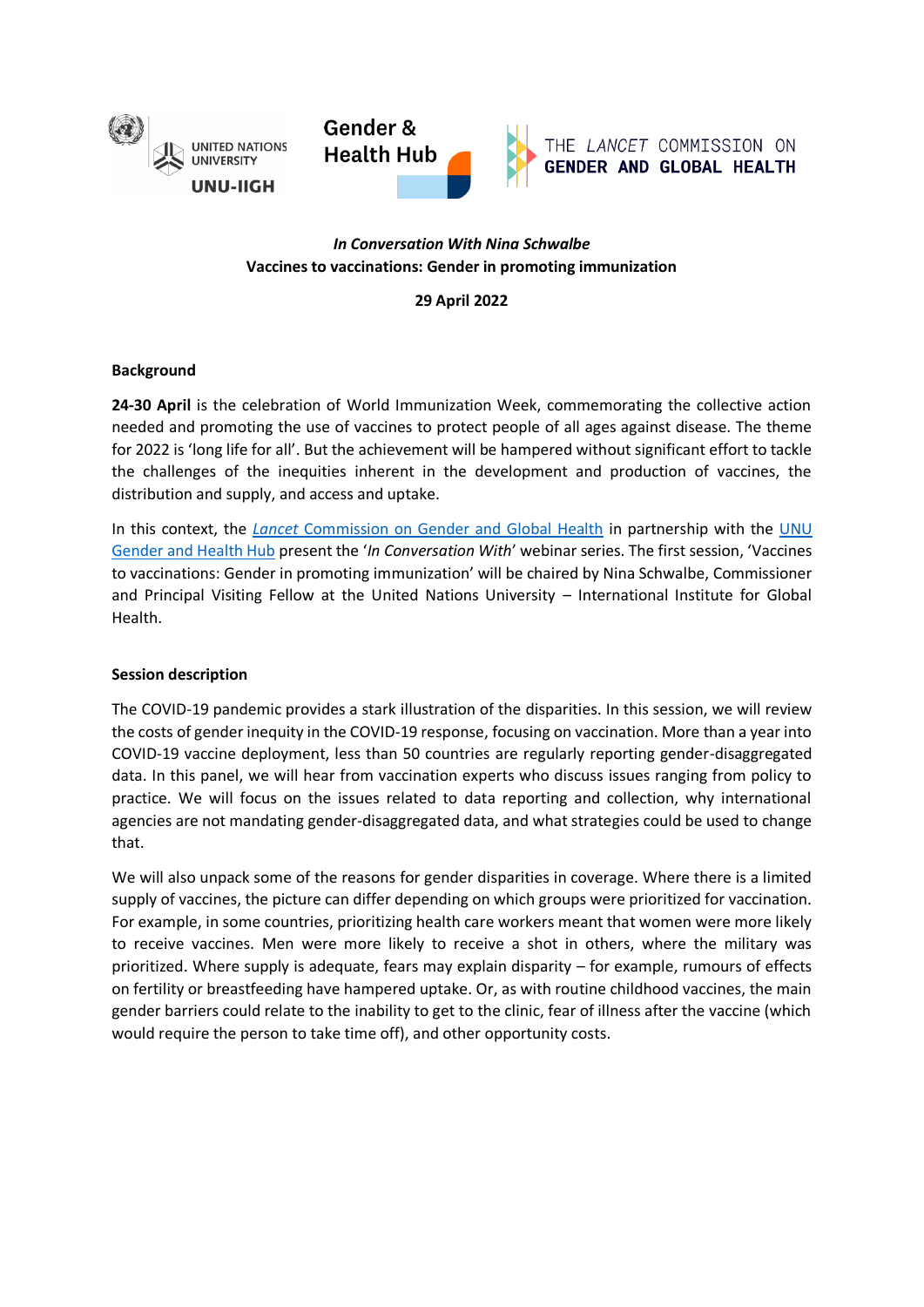### **Objective**

• Addressing context-specific gender-related barriers to access and uptake of vaccines and highlighting promising approaches and tactical strategies for more gender-equitable production, distribution, reporting, and monitoring of vaccine deployment.

### **Format**

The 60-minute *In Conversation With... s*eries is structured to be forward-looking, solutions-focused, and conversational. The Commissioner will begin with a short 5-minute presentation to set the scene. In the following conversation, speakers are encouraged to highlight promising approaches with concrete examples. The final 10 minutes will be allocated for interventions and questions from diverse stakeholders within the audience. The Commissioner will bring the session to a close with a concise summary of the key issues raised and the way forward.

### **Outcomes**

- Strengthen, grow, and connect the Commission and the UNU Gender and Health Hub's online and offline communities for increased knowledge sharing and synergised action towards more evidence-based and better-resourced integration of gender in health policies and programmes.
- Engage with external voices to enable the Commission to include new perspectives particularly those who can challenge, enrich, and help develop the Commission's work.
- Create broader buy-in, seek feedback, and ensure the relevance of the Commission's work to diverse stakeholders, including the network of policymakers, academics, and implementers involved in the UNU Gender and Health Hub.
- Amplify existing efforts and support evidence-based policy action to catalyse system-wide change in gender and health.

## **Speakers**

- **Dr Akosua Sika Ayisi**, Deputy Director for Public Health, Greater Accra Regional Health Directorate, **Ghana Health Service, Ghana**
- **Dr Phionah Atuhebwe**, New Vaccines Introduction Officer, **World Health Organization Regional Office for Africa**
- **Ms Jamille Bigio**, Senior Coordinator for Gender Equality and Women's Empowerment; Acting Deputy Assistant Administrator for Gender Equality, and Director, Gender, Equality and Women's Empowerment Hub, **USAID**
- **Prof Mira Johri**, Professor, Department of Health Management, **University of Montreal**, and Principal Scientist, **University of Montreal Hospital Research Centre** (CRCHUM)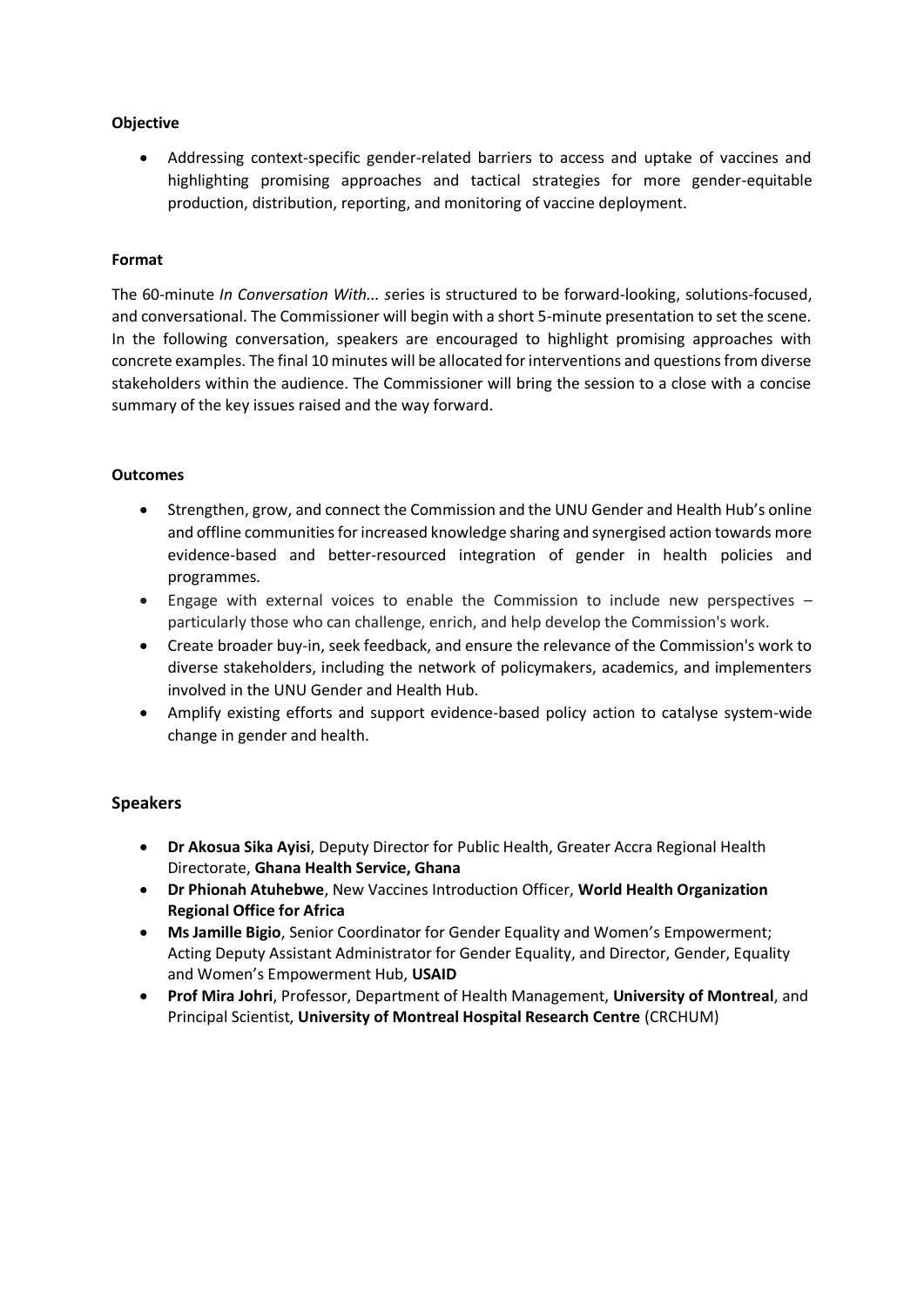# **Provisional programme**

| Time (UTC)                                   | Programme                                                                                                                                                                                                                                                                                                                                                                                                                                                                                                                                                                                                                                                                                                                                                                                                                                                                                                                                                                                                                                                                                                                 | <b>Speakers</b>                                                                                                                                                              |
|----------------------------------------------|---------------------------------------------------------------------------------------------------------------------------------------------------------------------------------------------------------------------------------------------------------------------------------------------------------------------------------------------------------------------------------------------------------------------------------------------------------------------------------------------------------------------------------------------------------------------------------------------------------------------------------------------------------------------------------------------------------------------------------------------------------------------------------------------------------------------------------------------------------------------------------------------------------------------------------------------------------------------------------------------------------------------------------------------------------------------------------------------------------------------------|------------------------------------------------------------------------------------------------------------------------------------------------------------------------------|
| 12:00-12:05                                  | <b>Welcome and Panel Introduction</b>                                                                                                                                                                                                                                                                                                                                                                                                                                                                                                                                                                                                                                                                                                                                                                                                                                                                                                                                                                                                                                                                                     | Pascale Allotey, Director, UNU-<br><b>IIGH</b>                                                                                                                               |
| 12:05-12:15                                  | <b>Setting the Scene [PPT]</b>                                                                                                                                                                                                                                                                                                                                                                                                                                                                                                                                                                                                                                                                                                                                                                                                                                                                                                                                                                                                                                                                                            | Nina Schwalbe, Principal<br>Visiting Fellow, UNU-IIGH  <br>Commissioner, LCGGH                                                                                               |
| Panel conversation (with audience questions) |                                                                                                                                                                                                                                                                                                                                                                                                                                                                                                                                                                                                                                                                                                                                                                                                                                                                                                                                                                                                                                                                                                                           |                                                                                                                                                                              |
| 12:15-12:35                                  | Identifying the gaps (draft questions)<br>At the outset of the COVID-19<br>pandemic, did you anticipate the<br>impact it would have on gender-based<br>inequities? Can you explain how<br>reality differed from or met your<br>expectations, and what lessons we<br>should take away from that?<br>With examples, could you highlight<br>$\bullet$<br>the gendered dynamics and barriers<br>that you have observed in vaccine<br>deployment? Where these barriers<br>anticipated, or do they offer learning<br>for future pandemic responses?<br>Did the COVID-19 pandemic reinforce<br>٠<br>existing gender inequities in some<br>contexts and not others? How do we<br>prevent the next pandemic from<br>exacerbating existing vulnerabilities?<br>What will it take to make gender-<br>$\bullet$<br>disaggregated data a norm in policy<br>and in practice? What has limited<br>progress so far?<br>What has been the country level<br>experience in programming, and<br>research needs in the broad areas of<br>addressing the gendered dynamics is<br>vaccine trust, hesitancy and uptake,<br>science communication? | Phionah Atuhebwe<br>$\bullet$<br>(WHO-AFRO)<br>Akosua Sika Ayisi<br>(Ministry of Health of<br>Ghana)<br>Jamille Bigio (USAID)<br>٠<br>Mira Johri (University of<br>Montreal) |
| 12:35-13:00                                  | <b>Towards Solutions</b><br>In your experience, what has worked<br>effectively to address gendered barriers to<br>COVID-19 vaccine uptake? Are there effective<br>approaches that could be implemented more<br>widely?<br><b>OR</b>                                                                                                                                                                                                                                                                                                                                                                                                                                                                                                                                                                                                                                                                                                                                                                                                                                                                                       |                                                                                                                                                                              |